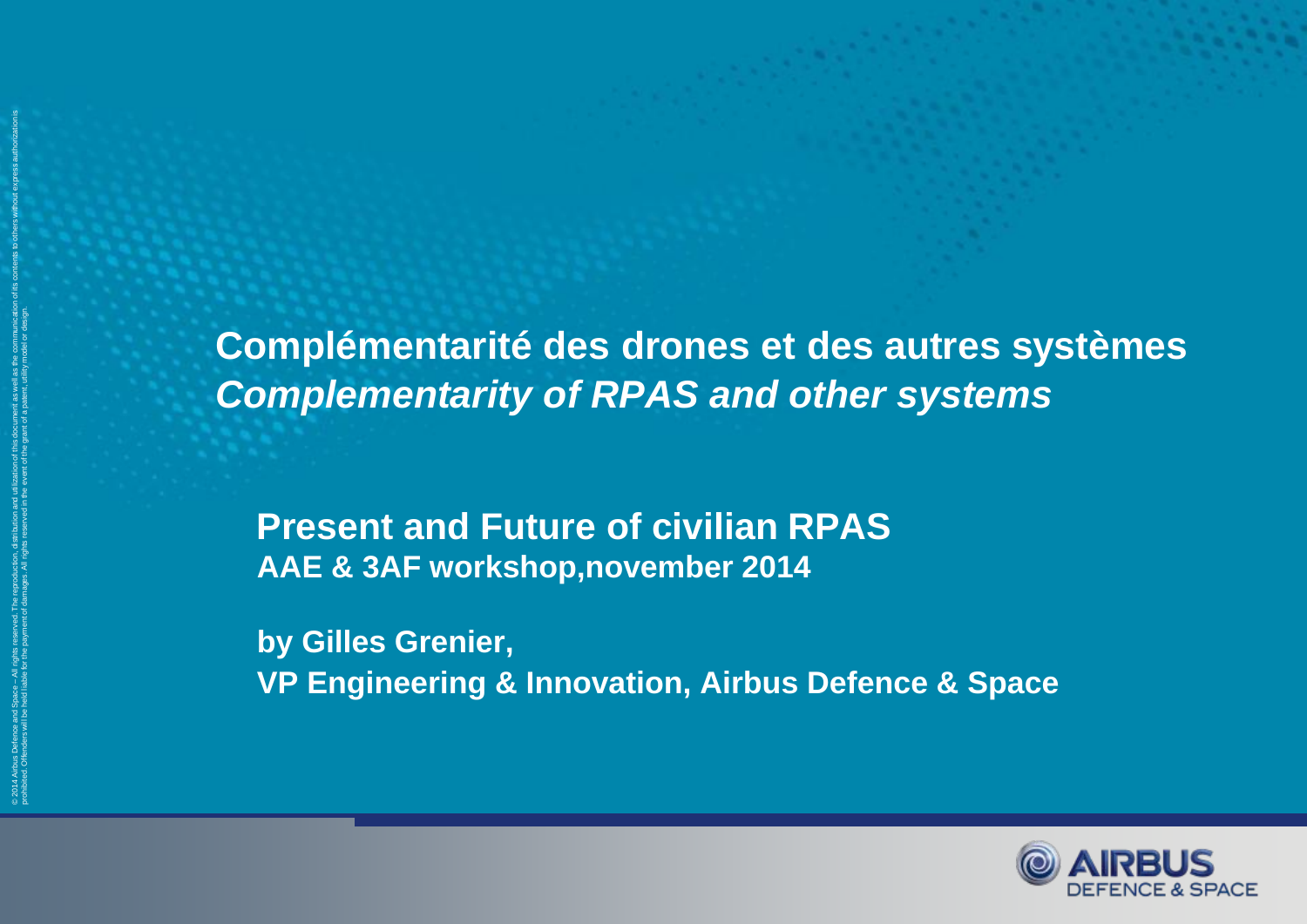#### Need of framework to compare and combine solutions



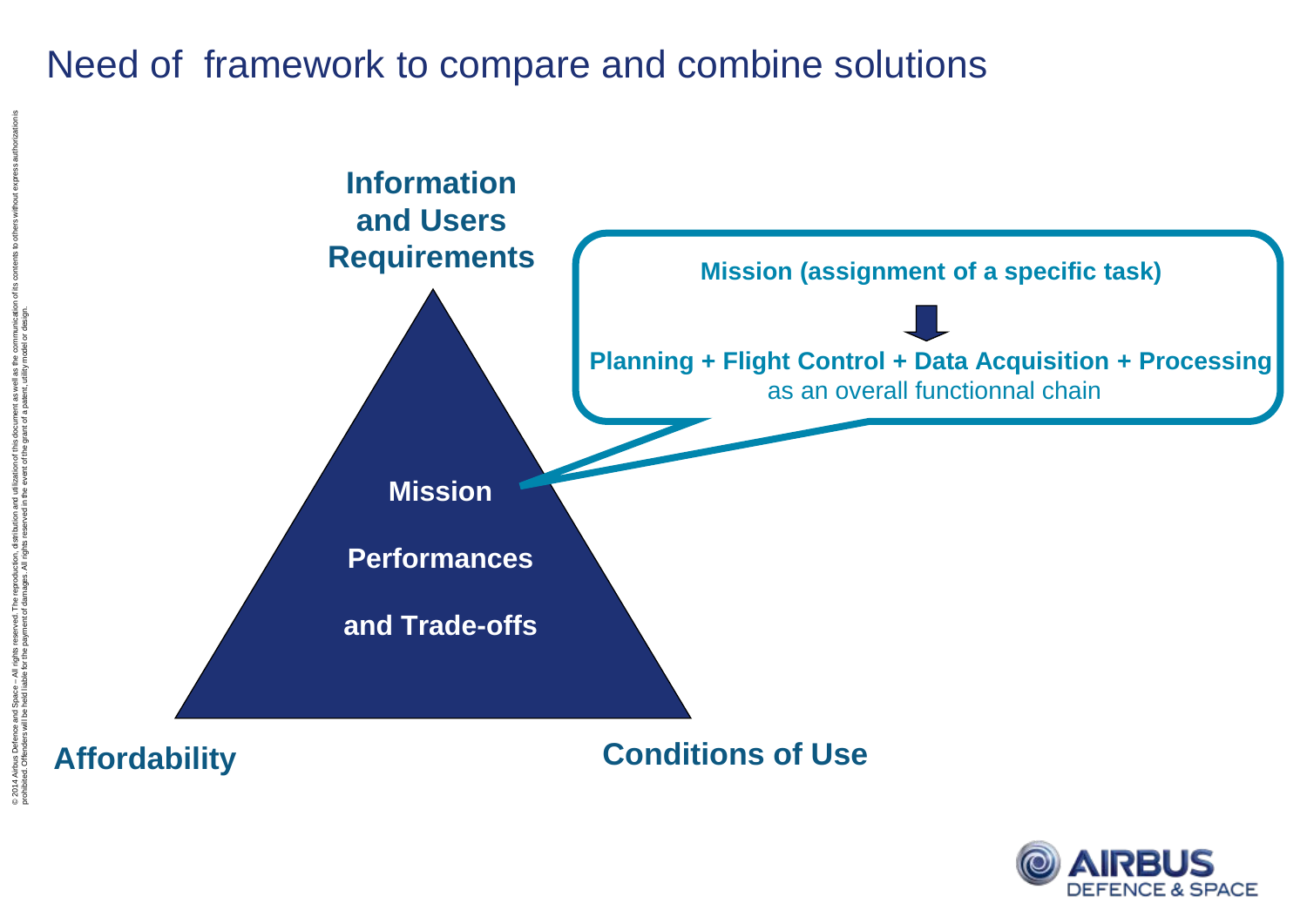Military "lessons learnt": **multisensor** tasking, exploitation, fusion and data exchange supported by standards and unified representations



**Right technology, right place, right information, right person and right time**

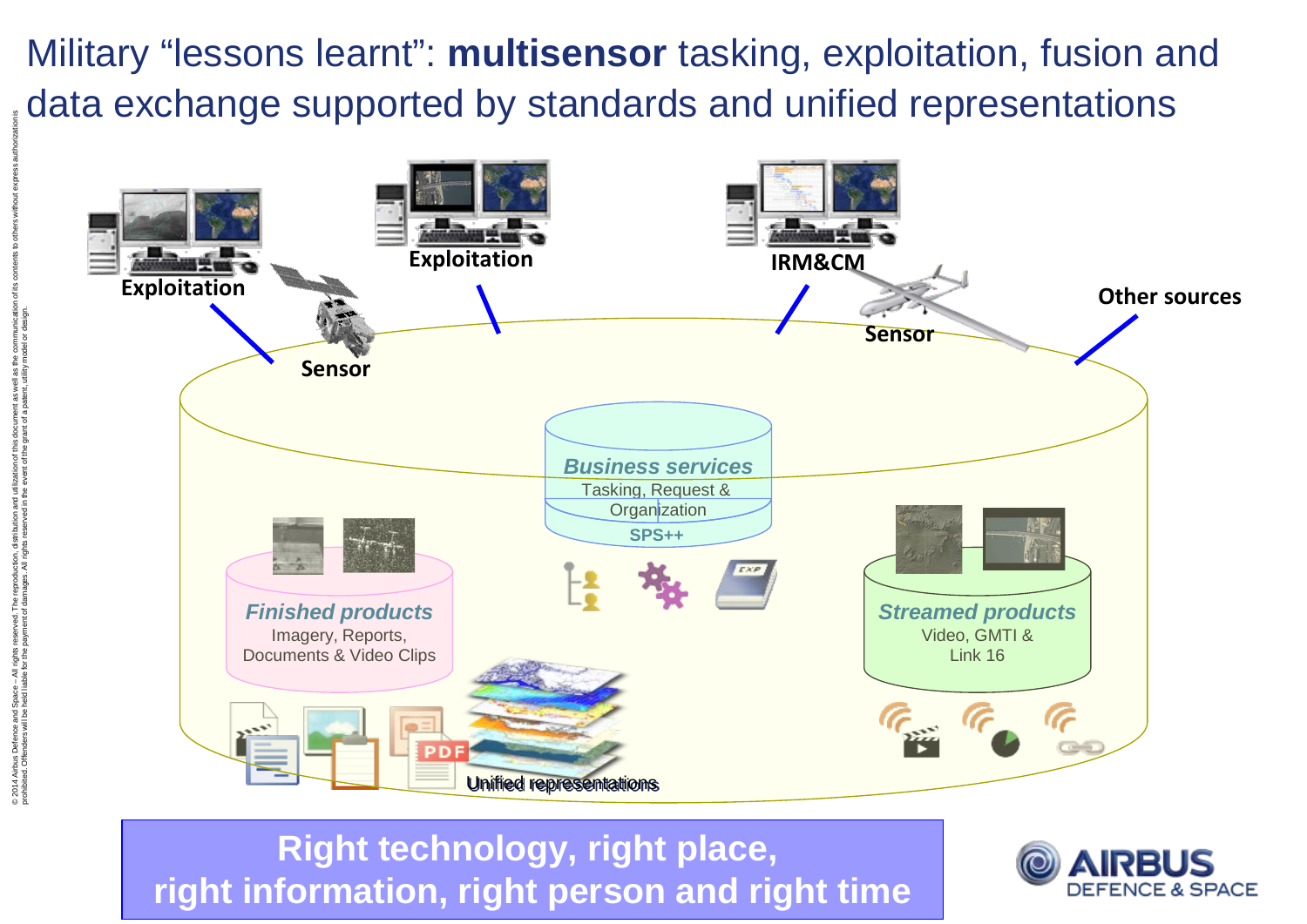# Some PROs and CONS of main civil systems classes

© 2014 Airbus Defence and Space – All rights reserved. The reproduction, distribution and utilization of this document as well as the communication of its contents to others without express authorization is

© 2014 Airbus Defence and Space – All rights reserved. The reproduction, distribution and utilization of this document as well as the communication of its contents to others without express authorization is<br>prohibited. Off

prohibited. Offenders will be held liable for the payment of damages. All rights reserved in the event of the grant of a patent, utility model or design.

| <b>Source</b>                                                 | <b>PROS</b>                                                                                                                                                                                                                                                  | <b>CONS</b>                                                                                                           |
|---------------------------------------------------------------|--------------------------------------------------------------------------------------------------------------------------------------------------------------------------------------------------------------------------------------------------------------|-----------------------------------------------------------------------------------------------------------------------|
| <b>Satellites</b>                                             | Mature information processing<br>Existing infrastructures, recently up-dated (ie SPOT6,<br>PLEIADE, SENTINELL)<br>World accessibility (ie no airspace integrat., no flight<br>restriction over dense urban areas)<br>Wide area mapping $@$ medium resolution | Data access vs Response time<br>Low variety of payloads<br>Now permanent observation<br>Meteo sensitive               |
| <b>High Altitude</b><br><b>Platform</b><br>(HASP, balloons, ) | Permanent and flexible observation<br>No (or nearly no) airspace integration                                                                                                                                                                                 | Non mature technologies<br>Limited power<br>Meteo sensitive                                                           |
| <b>Fixed Wings aircraft</b>                                   | Versatile missions with heavy and high power payloads,<br>with variety of observation angles<br>Fast ferry flight and data acquisition<br>Large variety of operators & platforms                                                                             | « Man in the loop » limits flight conditions (ie time,<br>systematic mapping, severe environment exposure)            |
| <b>Helicopters</b>                                            | Flexible flight path, close to infrastructures<br>Stationary flight for long and precise inspection<br>Large variety of operators & platforms                                                                                                                | Idem Fixed Wings AC with additional<br>Integration capability restrictions, lower cruise speed,                       |
| <b>Mini-UAVs/RPAS</b>                                         | Close observation, inc. in severe environment<br>Low meteo influence on observation perfos<br>Multisensor acquisition (# manned AC & Helicos)                                                                                                                | Limited power and payload integration capability,<br>Range, coverage<br>Airspace and MET restrictions (ie high winds) |

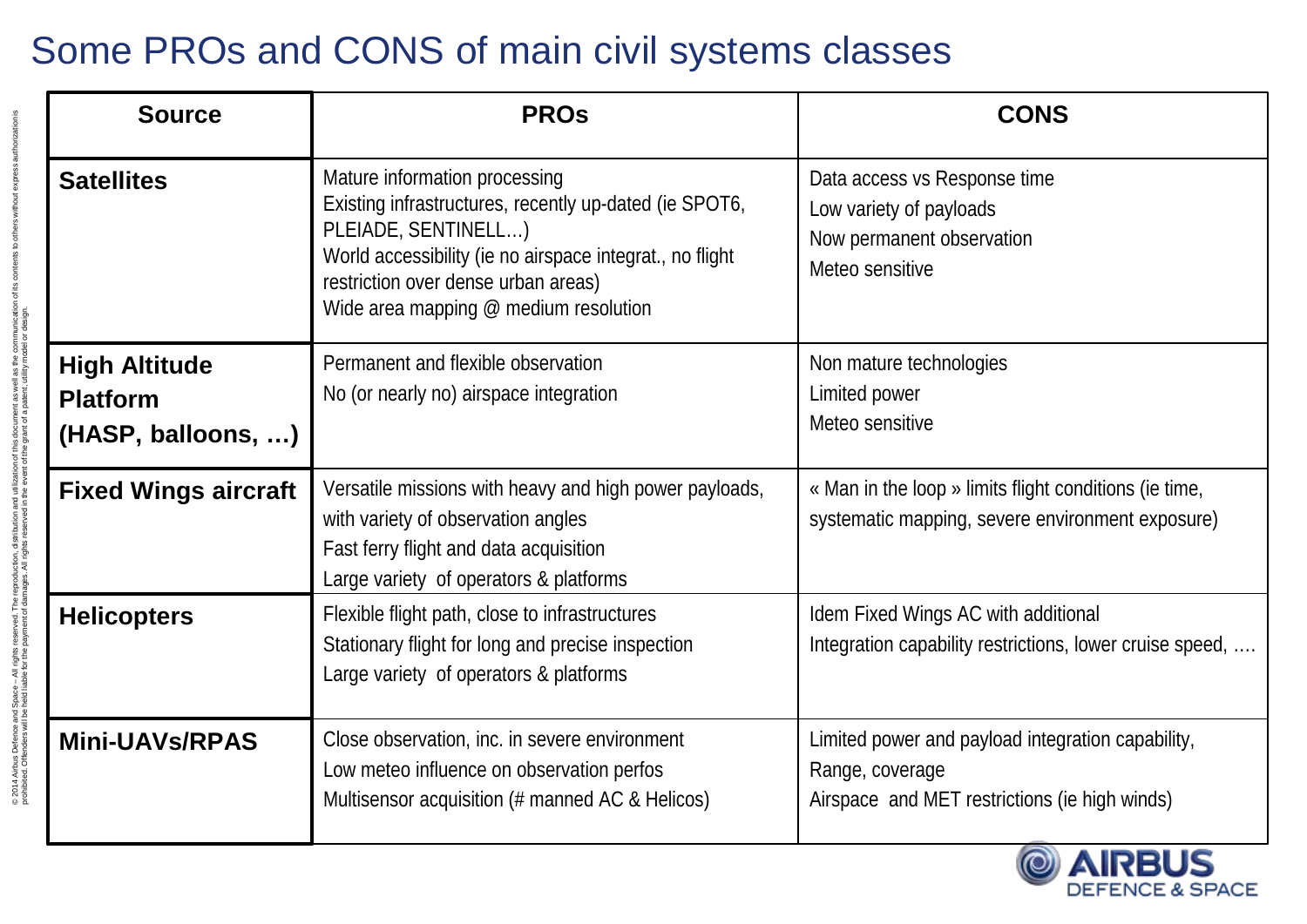#### Helicos missions - Some features



#### **Horizontal and close distance observation**

 $\circ$ 



Manual operation of Integrated payload with GPS/IMU: **light and flexible**



Sensor geometry, alignment and synchronization with GPS/IMU may lead to image distorsion in case of unstable flight

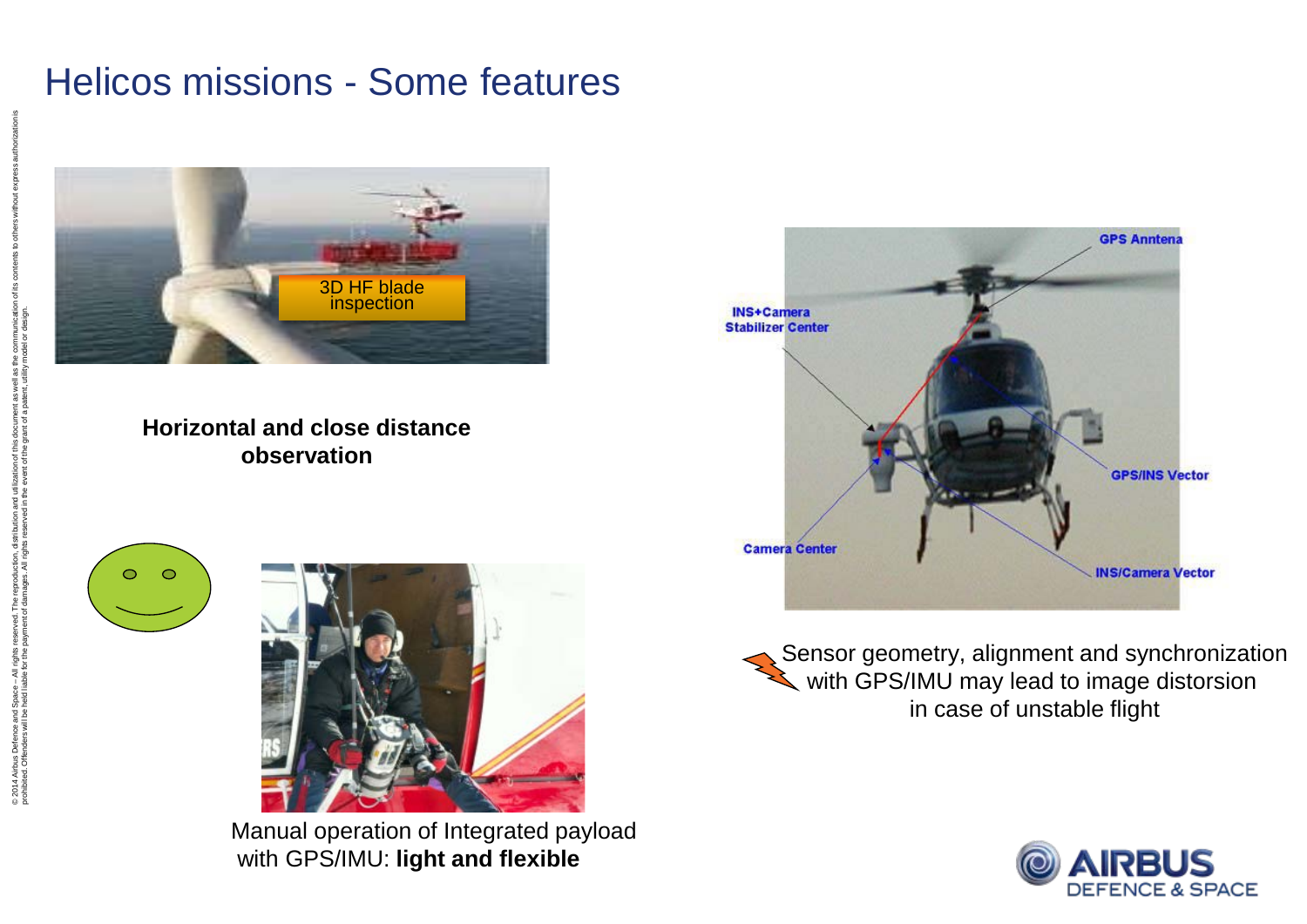#### Fixed wings missions - Some attractive features



**Large variety of platforms**, from low cost of operations **to high end payload integration**



Falcon with 2 pods # 100kg

**Multi-sensor/multimission Stable flight and easy integration with GPS/IMU**  High to very high resolution mapping of **large/long areas**



SAR band P + hyperspectral (Biomass monitoring,

under-foliage detection, etc..)





example: (ie linescan + hyperspectal+ lidar) **Hyperspectral** turbidity monitoring



R406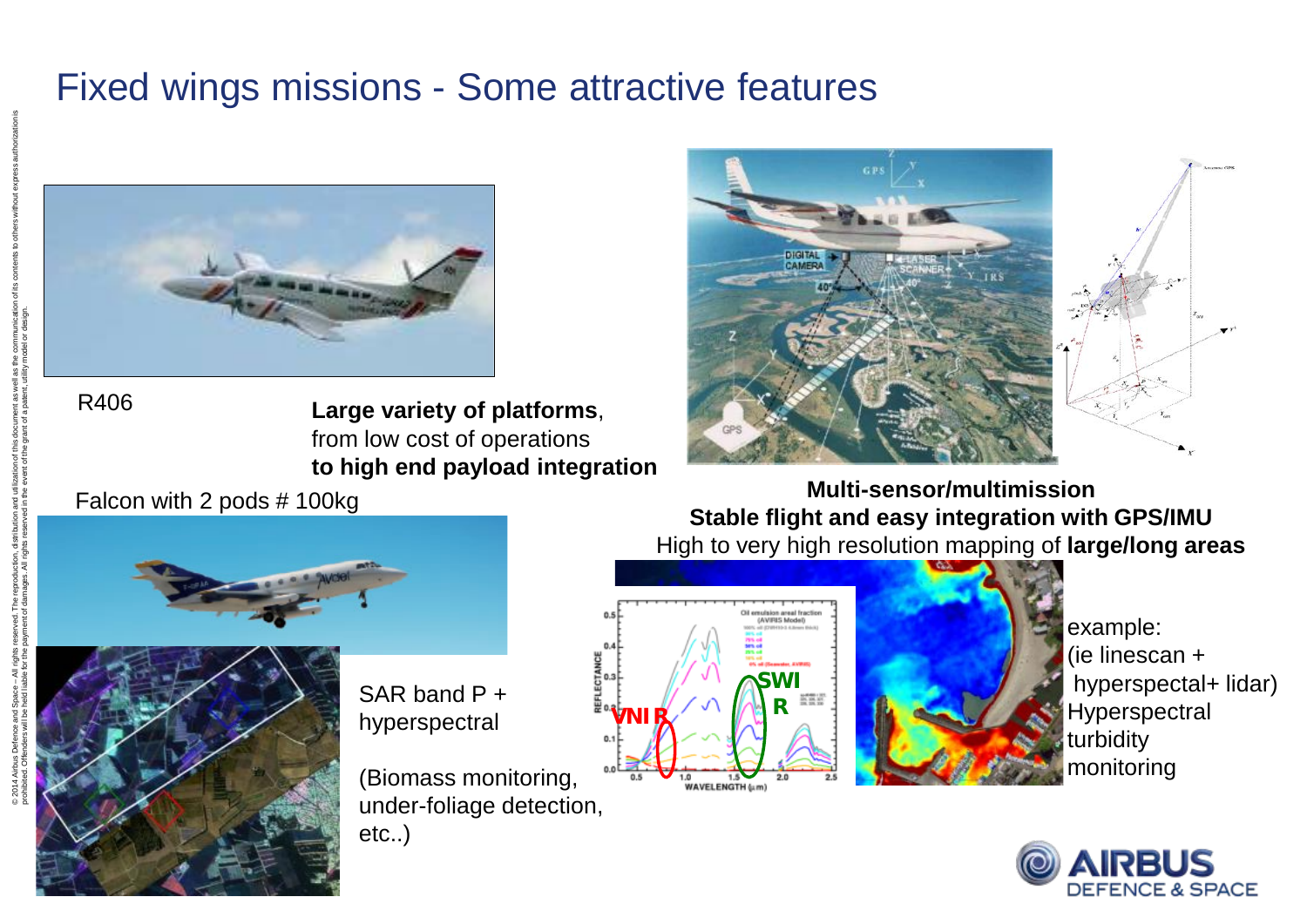A variety of civil/dual Satellite Imagery use cases boosted by new satellites (SPOT 6, PLEIADE, TerraSAR-X/TanDEM-X, SENTINEL…) and supported by mature processing & product delivery **Precision Farming with High resolution SAT**





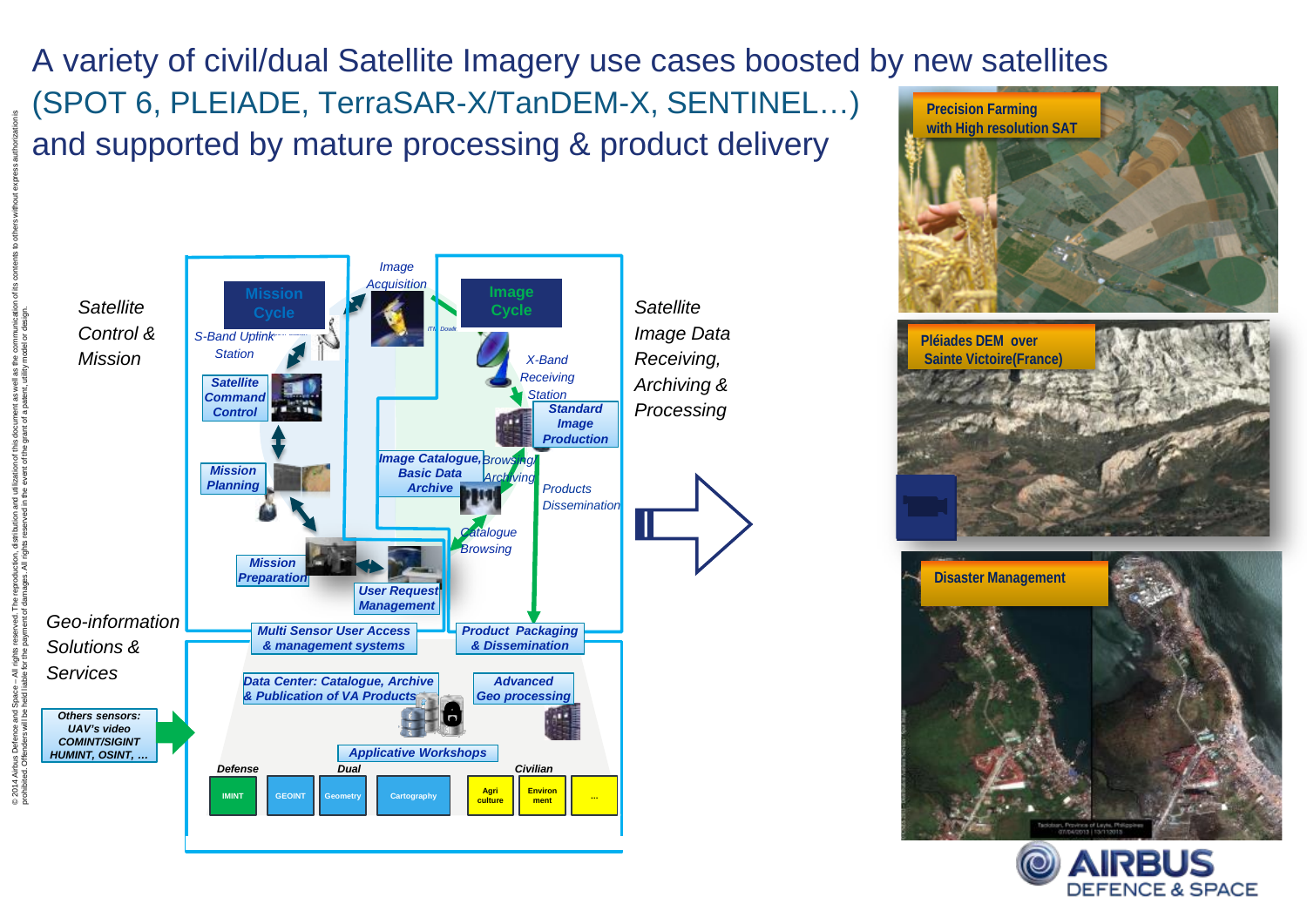# Proven processings and Products packaging and dissemination are re-usable for RPAS





Frame Camera Multi-sensor **UAV Digital Frame camera** Pushbroom camera **Optical satellite SAR satellite** 

or Your own sensor

**Reliable and automated system** Hardware + Software High quality algorithms (DSM, Bundle...) **High level of automation** User control over all processes

**PIXELFACTORY** 

**Multi products Digital Surface Model Digital Terrain Model** Orthoimage mosaic **TrueOrtho mosaic 3D Digital City** 

Support of multiple input data GPS / IMU data **Existing mapping data for update** Internal map database (GCP, DOM, DEM...) **Very flexible** 

> **Fast and accurate throughput High productivity** Accurate output consistent with input data Homogeneous color adjustment on large dataset Possiblity to export to 3rd party software Support of multiple format

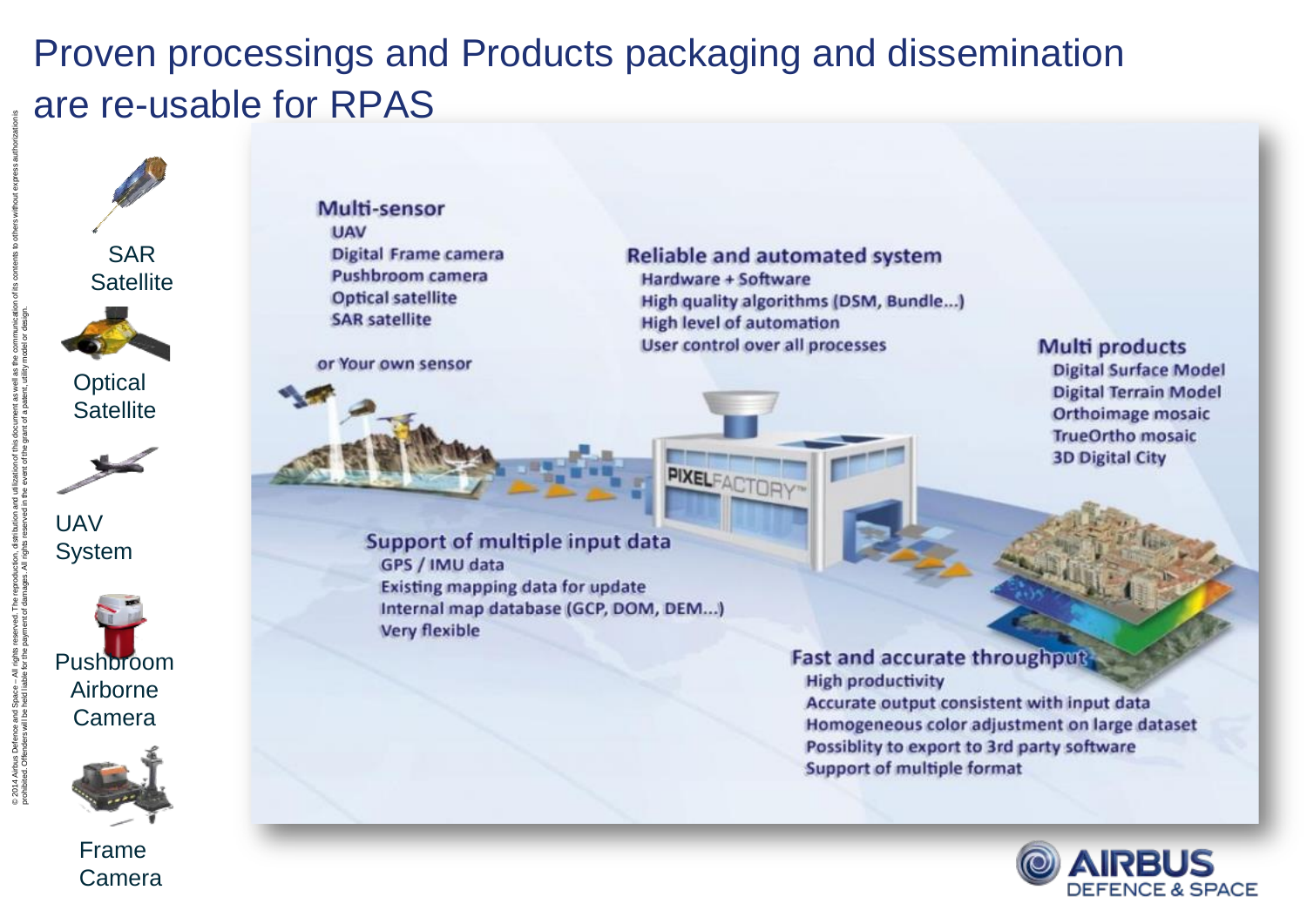### Some applications « unique » for UAV

**Compared to satellites and airborne solutions, civil RPAS will sustain disruptive advantages because of their specific capabilities to:**

- **- operate close to the terrain and with additional sensing (i.e. gas, radiation, 3D HF, lidar….) to the Imagery payloads, possibly in severe environment**
- **- deliver different angle of observation, typically below 45° from vertical,**
- **- benefit from the general payload miniaturization trend,**
- **be operational with :**

© 2014 Airbus Defence and Space – All rights reserved. The reproduction, distribution and utilization of this document as well as the communication of its contents to others without express authorization is

prohibited. Offenders will be held liable for the payment of damages. All rights reserved in the event of the grant of a patent, utility model or design.

- **low cloud ceiling,**
- **nearly in all weather conditions**

**(low atmospheric influence because of short range)**

with persistence capability if needed



**multisensor monitoring)**





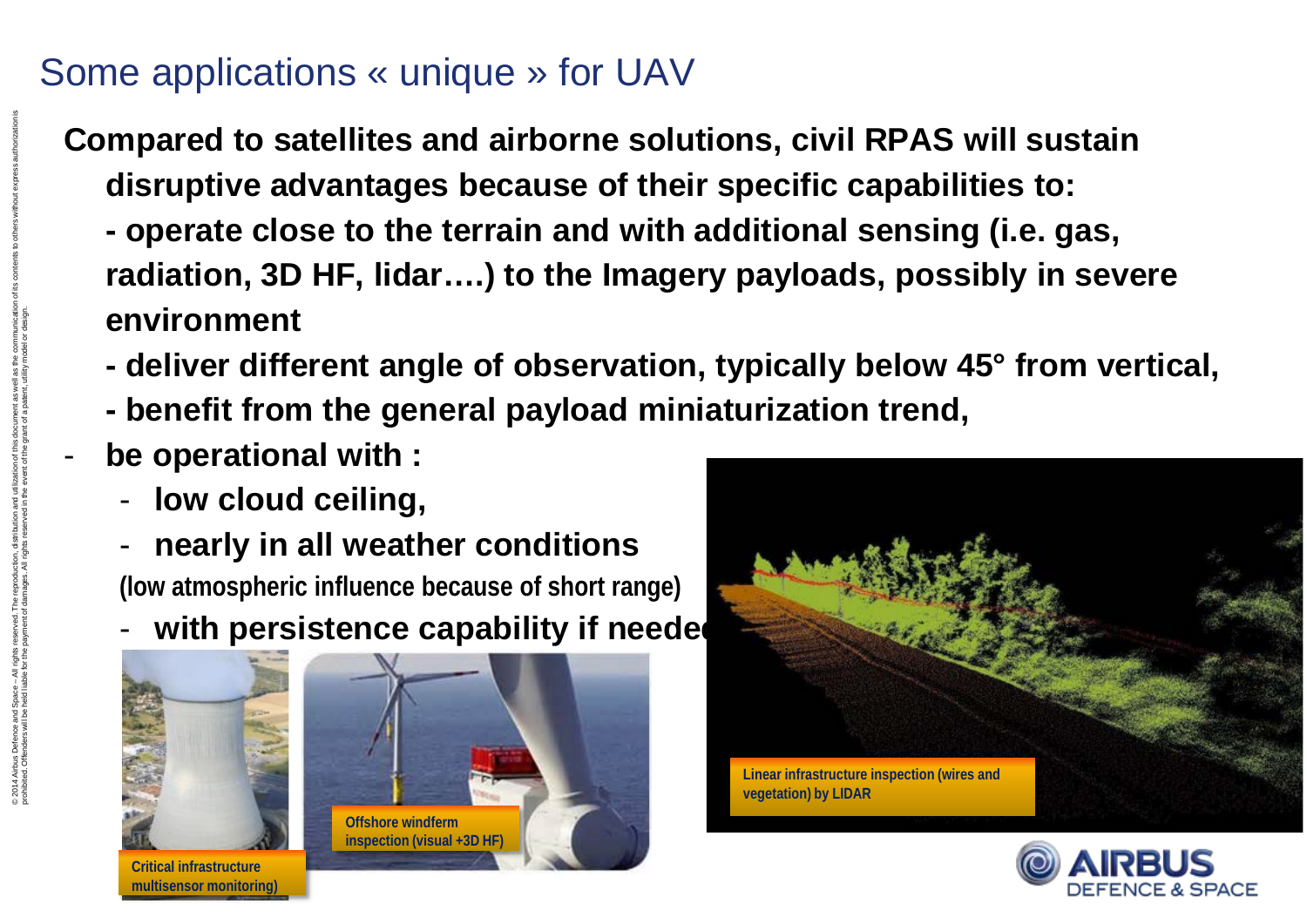## **CONCLUSIONS**

© 2014 Airbus Defence and Space – All rights reserved. The reproduction, distribution and utilization of this document as well as the communication of its contents to others without express authorization is

prohibited. Offenders will be held liable for the payment of damages. All rights reserved in the event of the grant of a patent, utility model or design.

**Besides the issues of airspace integration and operations over dense populated areas, RPAS opportunity is to exploit unique application niches and deliver packaged information to users, not a flying payload, by considering the end-to-end mission chain.**

**This product packaging and integration into common information layers/standards may benefit from best practices and investments of satellites and airborne solutions.**

**Complementarity of RPAS with other systems underlies that RPAS may manifest themselves as contradictory solutions at different times, depending on the mission conditions but that together with the others will exhaust the individual possibilities … and develop business.**